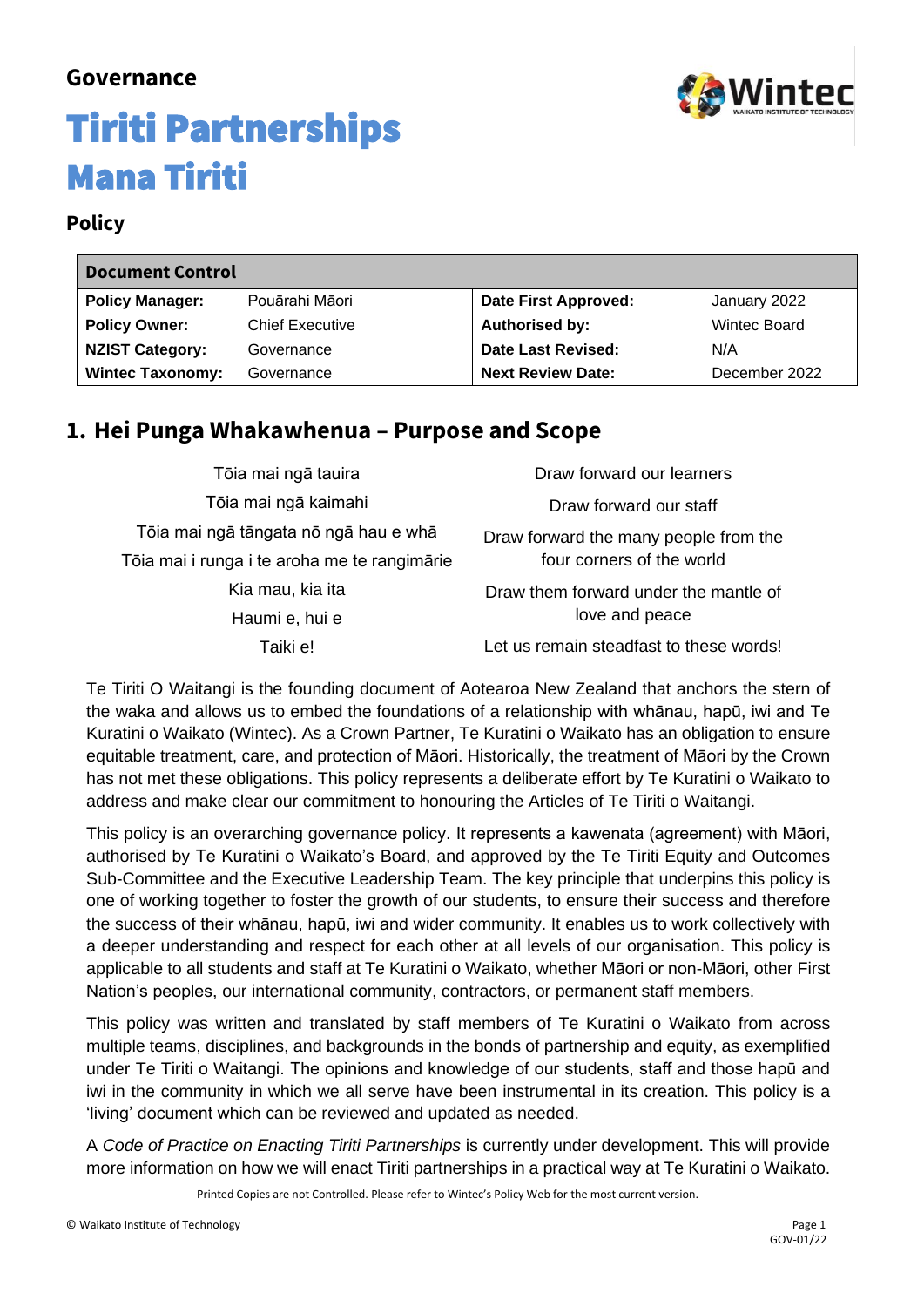

## Tiriti Partnerships Mana Tiriti

### **Policy**

Additional information, including a glossary of terms, is also in development. In the interim, where there is any doubt or lack of clarity as to the intent or meaning of any parts of this policy, please email [toiamai@wintec.ac.nz](mailto:toiamai@wintec.ac.nz) to discuss.

### **2. Kia Mau Ki Te Hoe Urungi – Policy Statement**

We will help our students navigate the seas as we seek to understand the great responsibilities that students have in defining their quest to be successful at the highest level.

The expectations of Te Kuratini o Waikato are that we manifest the essence of equity for all people: sub-tribes, tribes, families and communities, all New Zealanders. This is evidenced by the building of meaningful, equitable partnerships that are mutually beneficial and agreed upon by all parties. It is the strength of these relationships that will help us achieve equity for our students, families, and the wider communities of our Māori people.

These are the principles we follow at Te Kuratini o Waikato with respect to our Te Tiriti partners and Tiriti o Waitangi obligations:

- **2.1. Kāwanatanga:** To embrace and foster the vision of tangata whenua and their Te Tiriti partners, to ensure good and fair processes are adopted and applied for the duration of the partnership.
- **2.2. Mana Motuhake:** To support tangata whenua to drive and enable achievement of shared strategies, initiatives and outcomes.
- **2.3. Mana Ōrite:** To embed and realise equity for tangata whenua who are also ākonga Māori.
- **2.4. Wairuatanga:** To enable and normalise Māori language, values, principles, and the beliefs of tangata whenua at Te Kuratini o Waikato.

### **3. Whiria Ngā Aho O Te Rā Kia Ita – Commitments and Responsibilities**

The following matrix takes a scaffolded, intentional, and collaborative approach to building relationships between stakeholders and the respective priority areas. These Te Tiriti Equity and Partnership priorities are interrelated, causal and necessary and as such are part of learner outcomes. It is expected that this commitment matrix is included and reviewed in the development process of all future policies.

Role based responsibilities (Ākonga, Staff, Council, Executive, Iwi and Hapū, Group/Centre Directors, Managers, Team Leaders, Corporate Services, Faculty, external partners, employers, industry, etc.) can be mapped back to the commitments made in each of the priority areas below. Roles are made from the union of capability and function required to deliver value to Ākonga. In a Tōia Mai context, this value stems from ākonga wants and needs that 'fill their waka' while it is hitched to the Te Kuratini o Waikato Tumu (mooring post). The value, and how it is created, is governed by this policy.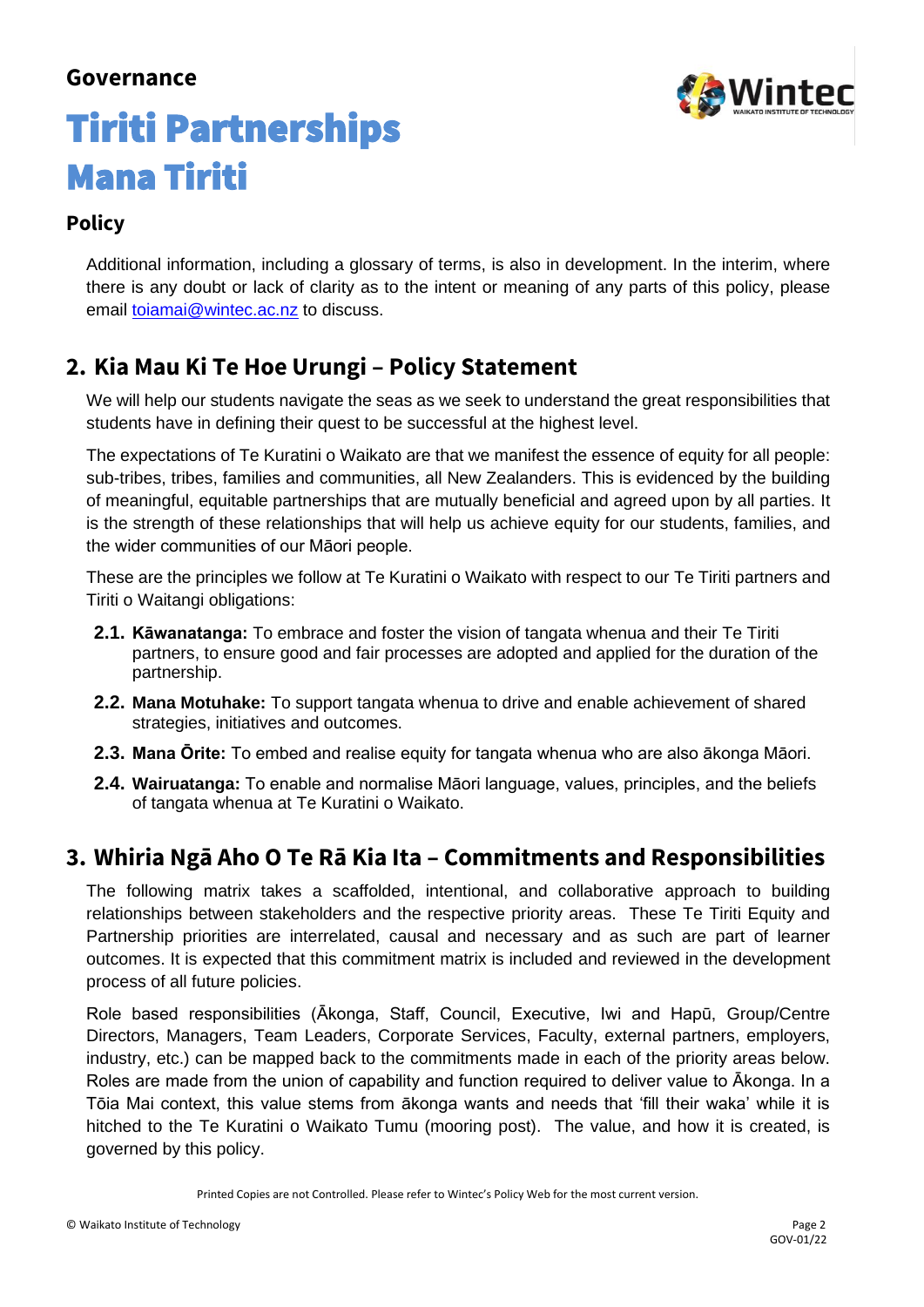## Tiriti Partnerships Mana Tiriti

### **Policy**

| Tōia Mai Competencies                                                                                                                                                                                                                                                                                                                                                            | <b>Te Pae Tawhiti Goals</b>                                                                                                                                                                                                                                                                         | <b>Te Pae Tawhiti Outcomes</b>                                                                                                                                                                                                | <b>Te Tiriti O Waitangi</b>                                                                                                                                                              |
|----------------------------------------------------------------------------------------------------------------------------------------------------------------------------------------------------------------------------------------------------------------------------------------------------------------------------------------------------------------------------------|-----------------------------------------------------------------------------------------------------------------------------------------------------------------------------------------------------------------------------------------------------------------------------------------------------|-------------------------------------------------------------------------------------------------------------------------------------------------------------------------------------------------------------------------------|------------------------------------------------------------------------------------------------------------------------------------------------------------------------------------------|
| Me aronui ki te Ākonga<br>Aronui ki te ākonga (being learner centered).<br>Capabilities and functions across the institution should<br>centre on their relationship to delivering value to ākonga.                                                                                                                                                                               | Wintec works with partner groups<br>(Māori, Pacific, Iwi and Hapū, business<br>and industry) to ensure alignment of<br>provision with demand. Greater<br>relevance should include embedded<br>and measurable Mātauranga Māori<br>across learning areas.                                             | Wintec must demonstrate<br>collaboration with Māori, Iwi<br>and Hapū partners, as per<br>legislative requirements, so<br>as those relationships are<br>meaningful, visible and<br>proactively led in a<br>governance context. | <b>Wintec Governance</b><br>protects the interests of<br>ākonga, including their Iwi,<br>Hapū and whānau,<br>including the methods by<br>which those interests have<br>been ascertained. |
| Whakaumu<br>Transformation that leads to a whole of organisation cultural<br>paradigm shift and embedding of a new operating model.<br>Change objectives and strategies have a clear focus on<br>meeting Te Tiriti objectives, and this focus remains pivotal<br>to our investments and planning.                                                                                | Wintec is actively seeking growth in<br>Māori cohorts (including those that<br>might not be captured as part of<br>traditional Educational Performance<br>Indicators (EPI) measurements) and<br>deliver programme selection guidance,<br>pathway mapping and programme<br>level scaffolding advice. | Wintec must demonstrate<br>that all learning settings,<br>functions, and capabilities<br>are focused on ensuring<br>equitable outcomes for Māori                                                                              | Ākonga have the right to<br>make decisions over their<br>education, resources and<br>other taonga that they<br>require.                                                                  |
| <b>Te Reo</b><br>Valuing and responding to the voice of our stakeholders.<br>The Te Tiriti Policy creates a formal mechanism through<br>which stakeholder and te tiriti partner voices are heard, the<br>methods through which they are sought and analysed, the<br>obligations, commitment needed to ensure these voices<br>shape decision-making, investment, planning and the | Wintec ensures equitable access and<br>participation across pastoral and<br>academic delivery channels. Where<br>feasible and practical, this is tracked<br>as part of institutional reporting.                                                                                                     | learners. This includes the<br>right for ākonga to achieve<br>parity of success across the<br>impact framework, and other<br>educational performance<br>measures.                                                             | The efforts, obligations<br>(including their measures)<br>that Wintec use as a<br>subsidiary of Te Pūkenga<br>which apply to all students                                                |

Printed Copies are not Controlled. Please refer to Wintec's Policy Web for the most current version.

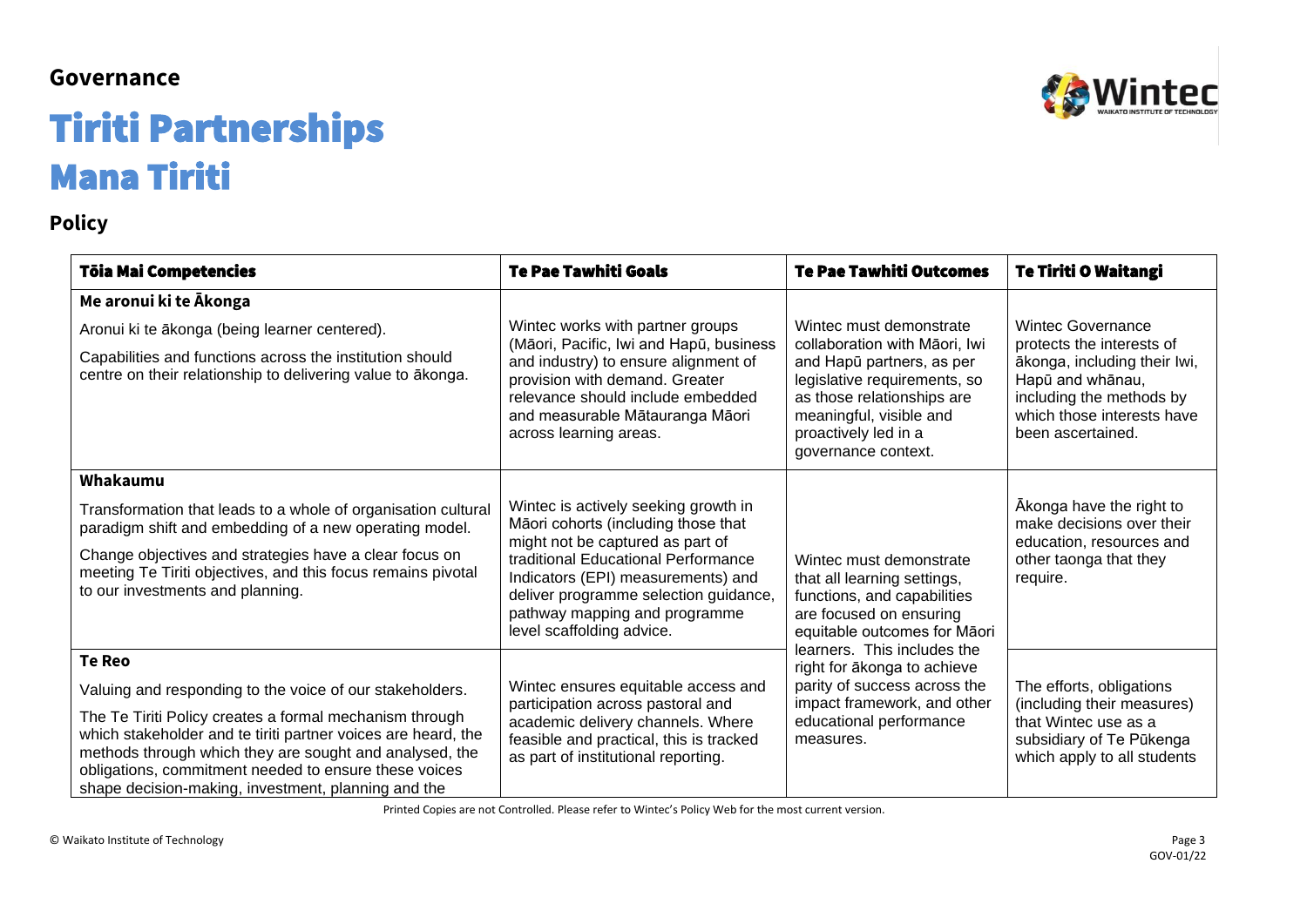## Tiriti Partnerships Mana Tiriti

### **Policy**

| actions we take. The policy makes akonga and te tiriti<br>partner voice are a key determinant of how learner settings<br>are organised or respond.                                                                                                                                                                                                                                                                                                                            |                                                                                                                                                                                                                                                                                                                                 | are equally applied to<br>Māori. |
|-------------------------------------------------------------------------------------------------------------------------------------------------------------------------------------------------------------------------------------------------------------------------------------------------------------------------------------------------------------------------------------------------------------------------------------------------------------------------------|---------------------------------------------------------------------------------------------------------------------------------------------------------------------------------------------------------------------------------------------------------------------------------------------------------------------------------|----------------------------------|
| Mātauranga Māori                                                                                                                                                                                                                                                                                                                                                                                                                                                              |                                                                                                                                                                                                                                                                                                                                 |                                  |
| Recognising the value-add that Māori knowledge makes to<br>the learner journey.<br>Programmes, including both Pastoral and academic, as well<br>as the capabilities, functions, and business units around<br>which they are organised demonstrably embed Mātauranga<br>Māori values and principles. The lived experience of our te<br>tiriti partners and ākonga is respected and acknowledged<br>through the use of these principles as a way to promote<br>learner success. | Wintec tracks ākonga outcomes;<br>EPI's, Net Promoter Scores (NPS) and<br>other satisfaction scores, including<br>community satisfaction and post study<br>social benefit analysis.<br>Wintec planning, decision making and<br>reporting processes demonstrate<br>conscious consideration of Māori<br>learners and communities. |                                  |



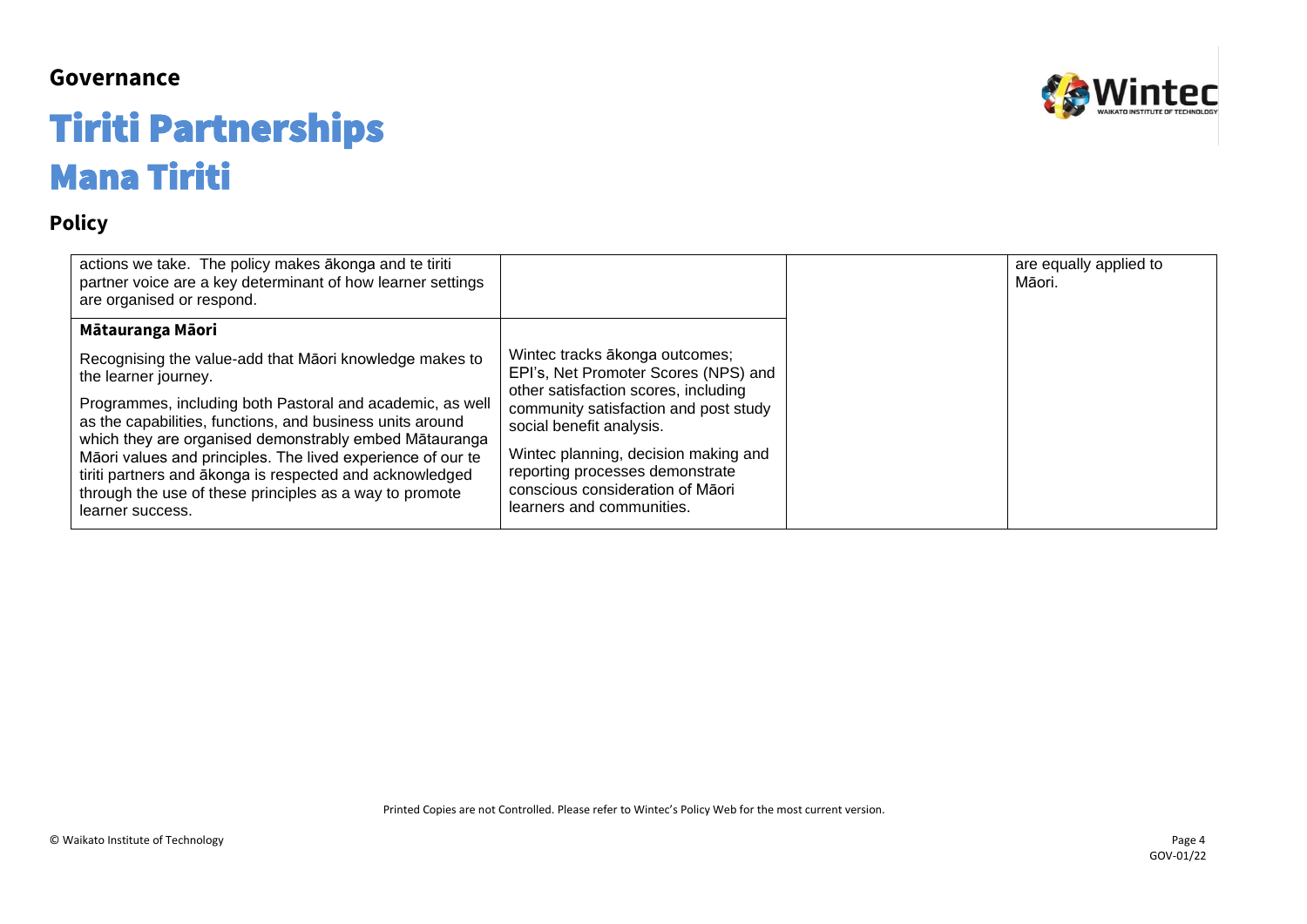

## Tiriti Partnerships Mana Tiriti

### **Policy**

### **4. Measuring Success**

It is important that the successful implementation of Tiriti partnerships across the organisation is monitored. Measuring the success of its implementation can be achieved by:

- Evidence of the Tiriti Partnerships policy's principles being applied: Kāwanatanga, Mana Motuhake, Mana Ōrite, and protecting Wairuatanga in decision-making and organisational planning and action plans.
- Evidence of Tangata Whenua engagement in meaningful governance, strategic and management decisions and activities.
- Conducting annual reviews of the effectiveness of Te Kuratini o Waikato's Customer Relationship Management system - Te Ngira to capture and record Te Tiriti partnership progress.
- Relationships are formalised with Māori, iwi and hapū through the co-design of Kawenata (Formal Agreements). The Kawenata are active and work well to achieve meaningful outcomes for all te tiriti partners.
- Pulse (Surveys) and Forums are conducted regularly. The surveys and forums give tangata whenua the opportunity to provide feedback on Te Kuratini o Waikato's performance in supporting iwi and hapū needs and aspirations and in meeting the needs of ākonga.

### **5. Related Legislation, Regulations, Policies, and Forms**

| <b>Legislation/Regulations</b>                                                                                                                                                                                                                                                                                                                                                                                                              | <b>Policies</b>                                                                                                   | <b>Forms / Other Links</b>                                                                                                                                                                                                                                                                   |
|---------------------------------------------------------------------------------------------------------------------------------------------------------------------------------------------------------------------------------------------------------------------------------------------------------------------------------------------------------------------------------------------------------------------------------------------|-------------------------------------------------------------------------------------------------------------------|----------------------------------------------------------------------------------------------------------------------------------------------------------------------------------------------------------------------------------------------------------------------------------------------|
| Te Tiriti O Waitangi – The Treaty of<br>Waitangi<br><b>Education and Training Act 2020</b><br><b>Treaty of Waitangi Act 1975</b><br><b>Waikato Raupatu Claims Settlement Act</b><br>1995<br>Waikato-Tainui Raupatu Claims (Waikato<br><b>River) Settlement Act 2010</b><br>Ngāti Hauā Claims Settlement Act 2014<br>Ngāti Koroki Kahukura Claims<br><b>Settlement Act 2014</b><br><b>Privacy Act 2020</b><br><b>Public Records Act 2005</b> | <b>Enacting Partnerships</b><br>Code of Practice (under<br>development)<br>All Wintec Policies and<br>Procedures. | Te Pae Tawhiti Te Tiriti O<br><b>Waitangi Excellence</b><br>Framework (working draft,<br>Te Pūkenga)<br>Te Arawhiti Office for Māori<br><b>Crown Relations - Tools</b><br>and Resources<br>Link to proposed page on<br>Wintec website with<br>additional information<br>(under development). |
| Copies of New Zealand Legislation can be found on the New Zealand Legislation Website.<br>You can view Wintec's Policies and Procedures on the Policy Web.                                                                                                                                                                                                                                                                                  |                                                                                                                   |                                                                                                                                                                                                                                                                                              |
| This is not an exhaustive list of policies, procedures, and legislation.                                                                                                                                                                                                                                                                                                                                                                    |                                                                                                                   |                                                                                                                                                                                                                                                                                              |

Printed Copies are not Controlled. Please refer to Wintec's Policy Web for the most current version.